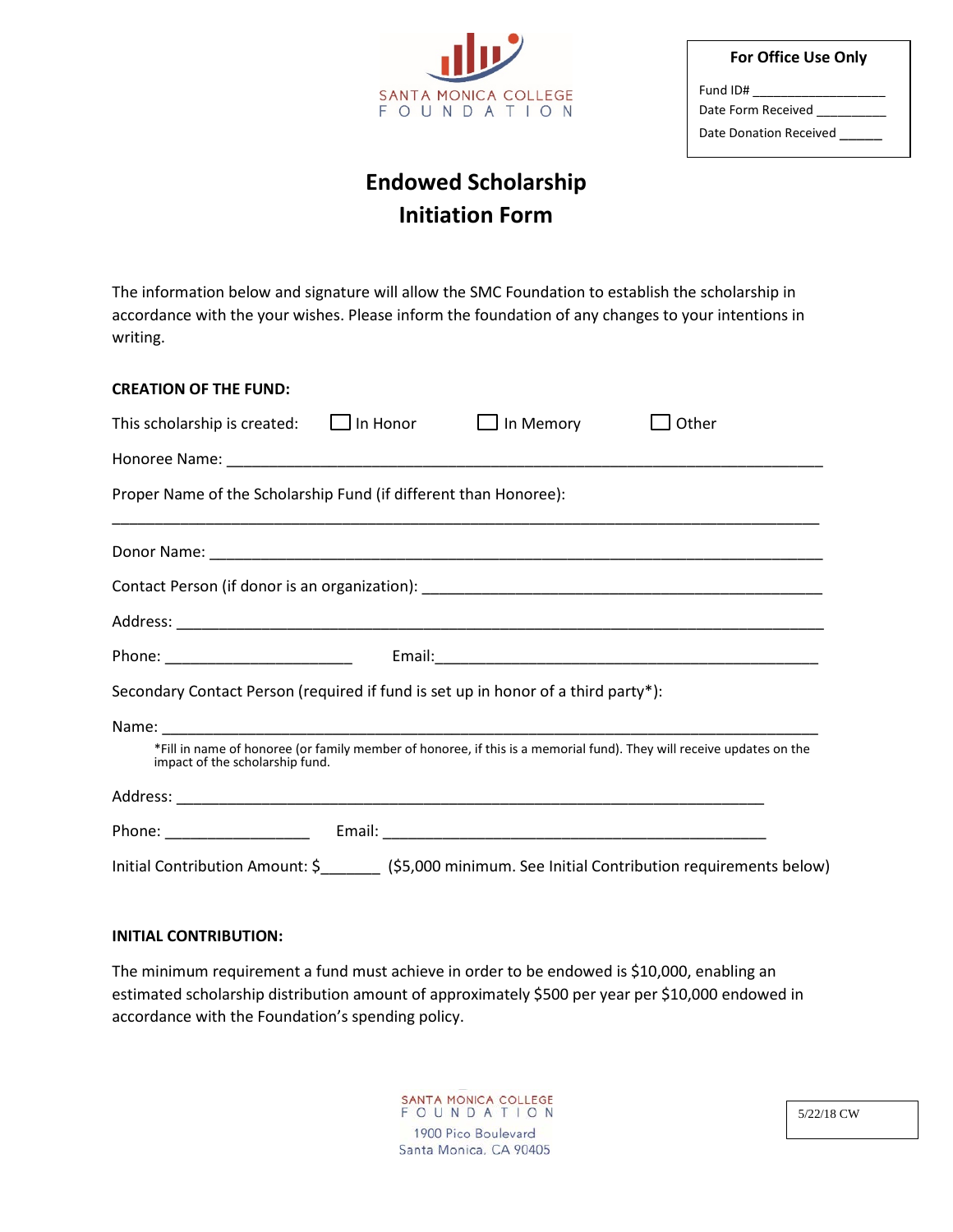In order for the foundation to establish and promote an endowed scholarship a seed gift of no less than 50% (or \$5,000) of the minimum fund level of \$10,000 must be received by the foundation.

Once the minimum level (\$10,000) is achieved, the fund must mature for 12 months before distributions can be made for scholarships.

### **PURPOSE OF THE FUND:**

The purpose of the Fund is to provide a permanent stream to the Santa Monica College Foundation in order to fund scholarships to be awarded annually to Santa Monica College students.

In the event that it becomes unnecessary, impractical or impossible to utilize the funds for the designated purposes, the foundation shall have the right to utilize the Fund for such charitable purposes as it deems appropriate in accordance with its governing instruments.

The Donor or any other person may make subsequent contributions to the fund.

#### **STUDENT ELLIGIBILITY CRITERIA:** (Choose One)

 $\Box$  Unrestricted: Allow the scholarship selection committees and Foundation to direct the monies where the need is greatest among students from year-to-year.

Restricted: Criteria is selected below.

 $\Box$  Hybrid: Preference for a student meeting the criteria selected below, with the option for the Foundation to give broader consideration if the preferred criteria cannot be met.

| Minimum GPA (may not be lower than 2.5):                |                              |                  |                   |                                |  |  |  |
|---------------------------------------------------------|------------------------------|------------------|-------------------|--------------------------------|--|--|--|
| Academic Major (optional): Primary Choice               |                              | Secondary Choice |                   |                                |  |  |  |
| <b>Student Status:</b>                                  | $\Box$ No restriction        | $\Box$ New       | $\Box$ Continuing | $\mathsf{\mathsf{J}}$ Transfer |  |  |  |
|                                                         | $\mathsf{\rfloor}$ Part Time | $\Box$ Full Time |                   |                                |  |  |  |
| Other Criteria (such as volunteerism, working student): |                              |                  |                   |                                |  |  |  |
| Amount of each scholarship annually (minimum \$500):    |                              |                  |                   |                                |  |  |  |
| Number of scholarships annually:                        |                              |                  |                   |                                |  |  |  |

## **DISTRIBUTIONS FROM THE FUND:**

The fund shall be endowed, and the Foundation will make an annual distribution from the Fund calculated in accordance with the Foundation's spending policy as determined by the Foundation's

> SANTA MONICA COLLEGE FOUNDATION 1900 Pico Boulevard Santa Monica, CA 90405